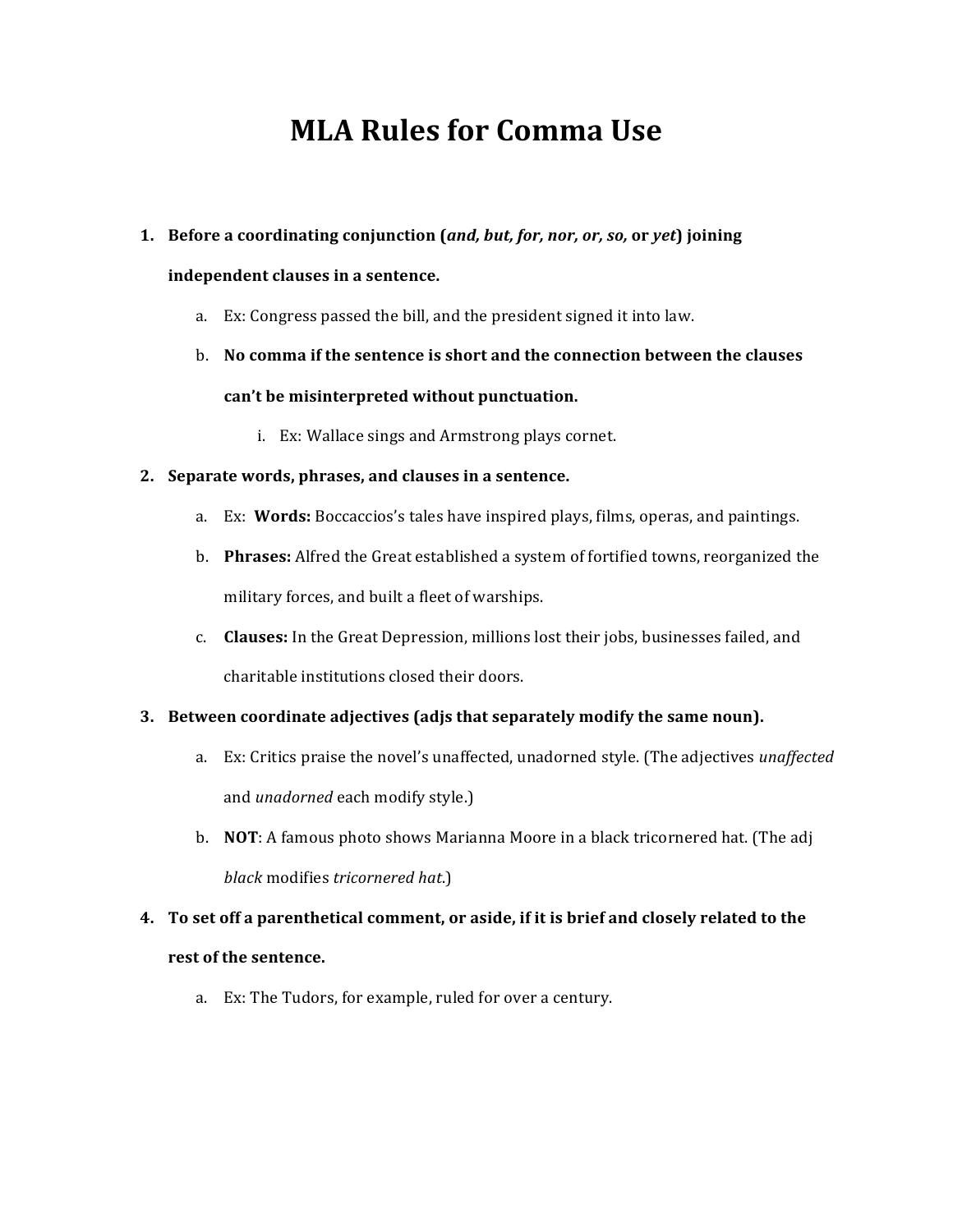### **5.** To set off nonrestrictive (unessential) appositives.

a. Ex: Isabel Allende, the Chilean novelist, will appear at the arts forum tonight.

#### b. **Restrictive (essential) appositives do not require commas.**

i. Ex: The Chilean novelist Isabel Allende will appear at the arts forum tonight.

#### **6.** To set off non restrictive clauses beginning with *Who, Whom, Whose, Which, and That*.

a. Ex: Scientists, who must observe standards of objectivity in their work, can contribute usefully to public-policy debates.

#### **b.** Restrictive *Who, etc.* clauses don't need commas.

i. Ex: Scientists who receive the Nobel Prize sometimes contribute usefully to public-policy debates. (only scientists who receive the Prize contribute usefully)

#### **7.** To set off nonrestrictive adverbial phrases and clauses.

a. Ex: The novel takes place in China, where many languages are spoken.

# b. **Restrictive adverbial clauses don't need commas.**

i. Ex: The novel takes place in a land where many languages are spoken.

#### 8. After a long introductory phrase or clause.

- a. Ex: Phrase: After years of anxiety over the family's finances, Linda Loman looks forward to the day the mortgage will be paid off.
- b. Clause: Although she was virtually unknown in her day, scholars have come to recognize the originality of her work.

#### **9.** To set off alternative or contrasting phrases.

a. Ex: It is Julio, not his mother, who sets the plot in motion.

#### 10. In a date whose order is month, day, and year.

a. Ex: Martin Luther King, Jr., was born on January 15, 1929, and died on April 4, 1968.